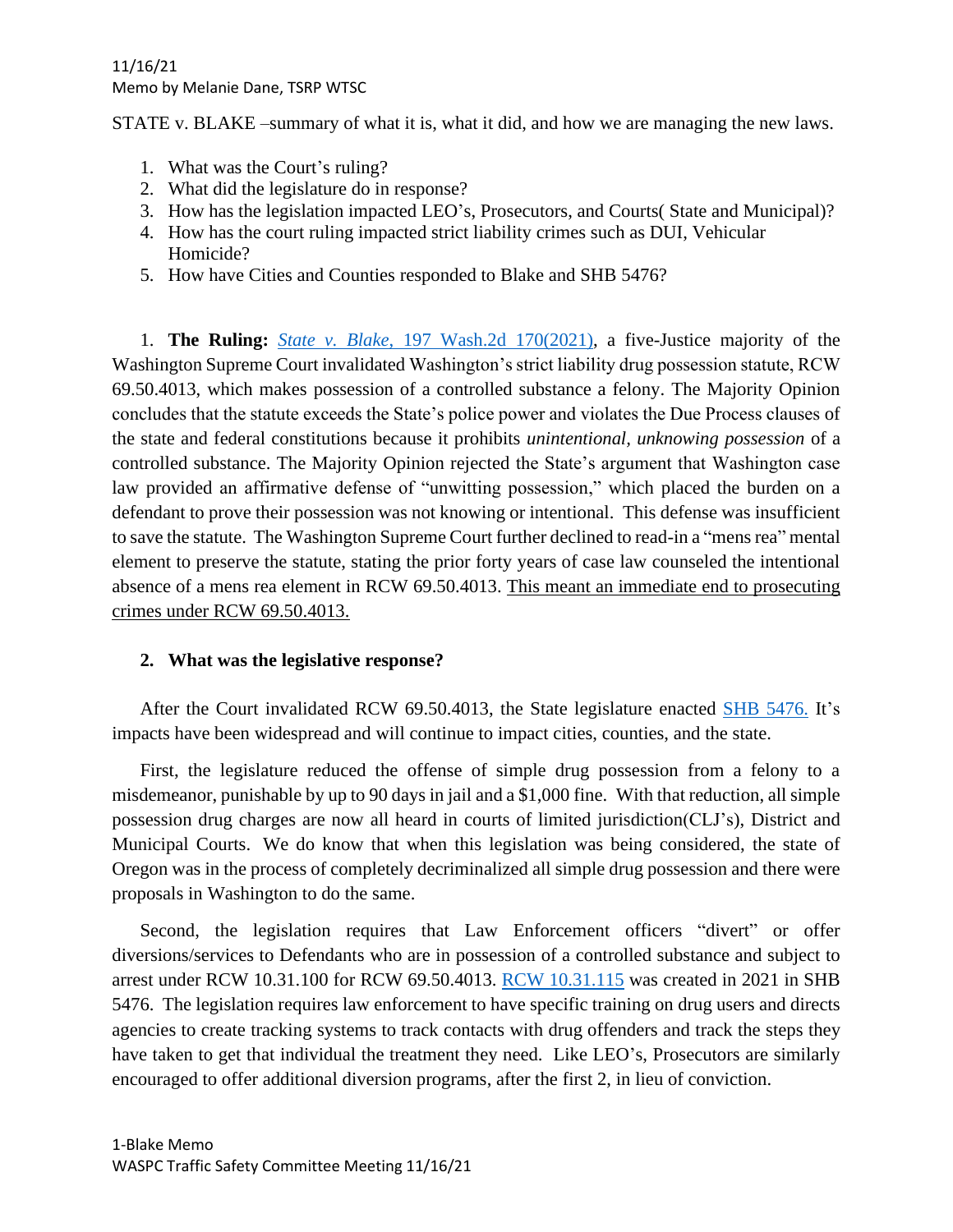SHB 5476 also decriminalized what most District and Municipal Court Prosecutors know as PDP, possession of drug paraphernalia. It is still a crime to possess drug paraphernalia for packing, manufacturing, cultivating…etc., but it is not illegal to possess it with intent to use it to ingest it into your body. Some Cities have repealed their city ordinances for possession of drug paraphernalia.

The legislator created grant funding for many of the therapeutic services anticipated in this bill. The legislature also authorized new commissioners to be appointed to each county to assist in the 100,000+ cases impacted in Superior Court based on the Court's decision. Commissioners were authorized to be appointed to Superior Court-not CLJ's. No additional or direct monies or additional staffing was authorized in the bill for CLJ's.

## **3. How has the legislation impacted LEO's, Prosecutors, and Courts(State and Municipal)?**

Law Enforcement took the brunt of the impact regarding diversions. Defendants are no longer subject to felony convictions for possession of drugs-even when they are in knowing possession. Felony prosecutions are now handled by municipal and district court Prosecutors-generally your less experienced Prosecutors. Questions regarding whether to test the substance during the first two contacts/diversions continue to be decided agency by agency. Anecdotally, most cities and counties are not prosecuting possession charges.

Funding is a huge issue. The bill allocated grant money to AOC to distribute to courts of limited jurisdiction across the state for therapeutic courts. Very little direction was given about how that money could be spent. No funding was allocated to tribal courts. None of the grant dollars may be spent for incentives or rewards for Defendants succeeding in therapeutic courtsthis is a common practice in drug courts-small rewards are proven to help people stay on track and sends a positive message. It is unclear whether the monies may be used for additional Prosecutor or Defense funding, both needed to run a new court docket. Courts of limited jurisdiction must apply for funds. Funding is only allocated for fiscal years 2022 and 2023. Release of funds are slow, uncertainty on how to spend the money if allocated is an issue, as is continued funding past 2023.

The bill provides a total of \$4,500,000 million dollars to AOC in grant funding for cities and counties for the establishment of municipal and district therapeutic courts. CLJ's have to apply for funding-all of which is just now starting to take place. AWC, among others, believes this funding is not sufficient to meet the needs of the CLJ's and is too limited in scope.

There is currently no statewide funding for a tracking mechanism for diversions or LEO contacts with individuals subject to diversion. This tracking is required in the bill. AWC and others are seeking additional funding for unfunded directives in the bill and build off current models which already exist, such as Lead or Sector or other statewide LEO databases. Additional requests for funding will be made for CRT (crises response teams) grant funding for cities and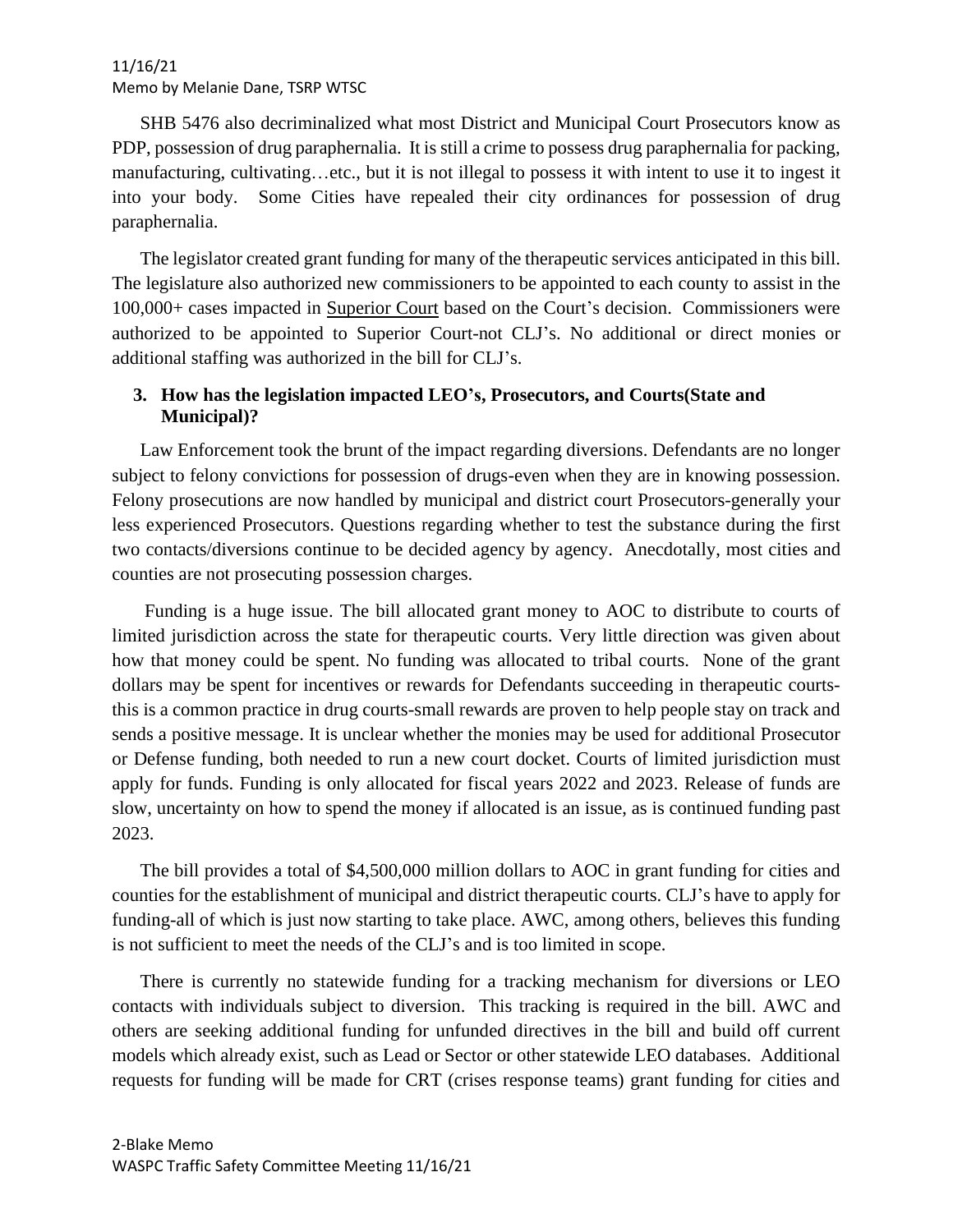counties to start their own teams to help take some of the load off LEO's, but it is still unclear how much money will be needed, and which state agency should house the system.

What we do know is there are very few misdemeanor possession charges- if any being filed. AOC will track filings of City codes and RCW 69.50.4013. There are very few diversion programs in place and most agencies are not tracking their "diversions" or contacts with offenders. This is likely due to inadequate funding, lack of staffing, lack of direction on where to house the data, and how to implement and track a diversion program. Some cities such as Auburn, Everett, and Lakewood, Spokane(and likely others), have created diversion templates with referral services that officers carry with them. Auburn has recently implemented a therapeutic court with the intent to hear drug cases in municipal court.

We know that municipal and district courts were hit hard with 1000's of cases where convictions had to be vacated, dismissed, warrants recalled, and Defendants had to be resentenced. No funding was provided to CLJ's to offset the refunding legal financial obligations imposed and paid. Courts are not a financial institutions-fines and fees are allocated and distributed to programs statewide. The issue of refunding of LFO's is complicated. No funding was provided to Prosecutors or courts for additional staff or judges to hear these cases-whereas the bill authorized additional commissioners to be hired to hear the 100,000+ cases dismissed, resentenced, vacated, and recalled.

Prior to Blake, many offenders had an option to enter drug court through Superior Court. The immediate dismissal of charges, resentencing, and release of offenders, post Blake, left many offenders without treatment, housing, social service resources, and without drug court. CLJ's, who historically have not managed "drug" courts, are now encouraged to create drug courts, which includes: finding a location and docket for the court hearings, funding it, staffing it( case managers, prosecutors, defense, community advocates, treatment providers, judges, clerks, etc), having appropriate probation monitoring, and making sure there is stakeholder "buy in" from all participants. All of this must be done with little direction on how to spend the grant money, not enough money to go around, and with grant money set to expire in 2023.

# **4. How has the court ruling impacted strict liability crimes such as DUI, Vehicular Homicide?**

Anecdotally, there has been little impact from Blake on strict liability crimes such as DUI and Vehicular Homicide. There is a difference between simple possession- which the court said could be completely innocent-and voluntary ingestion of drugs and alcohol and then choosing to drive, which is neither innocent nor passive. Shortly after the Blake decision, the COA, having not yet decided a Vehicular Homicide appeal, asked the state and defense to weigh in on whether *Blake* changed the landscape for strict liability as applied to Vehicular Homicide predicated on DUI.

[State v. Vanderburgh,](https://www.courts.wa.gov/opinions/pdf/358682_pub.pdf) COA No. 35868-2-III, affirmed that drunk driving is a crime, regardless of whether the driver causes injury or is otherwise negligent. The conduct in vehicular homicide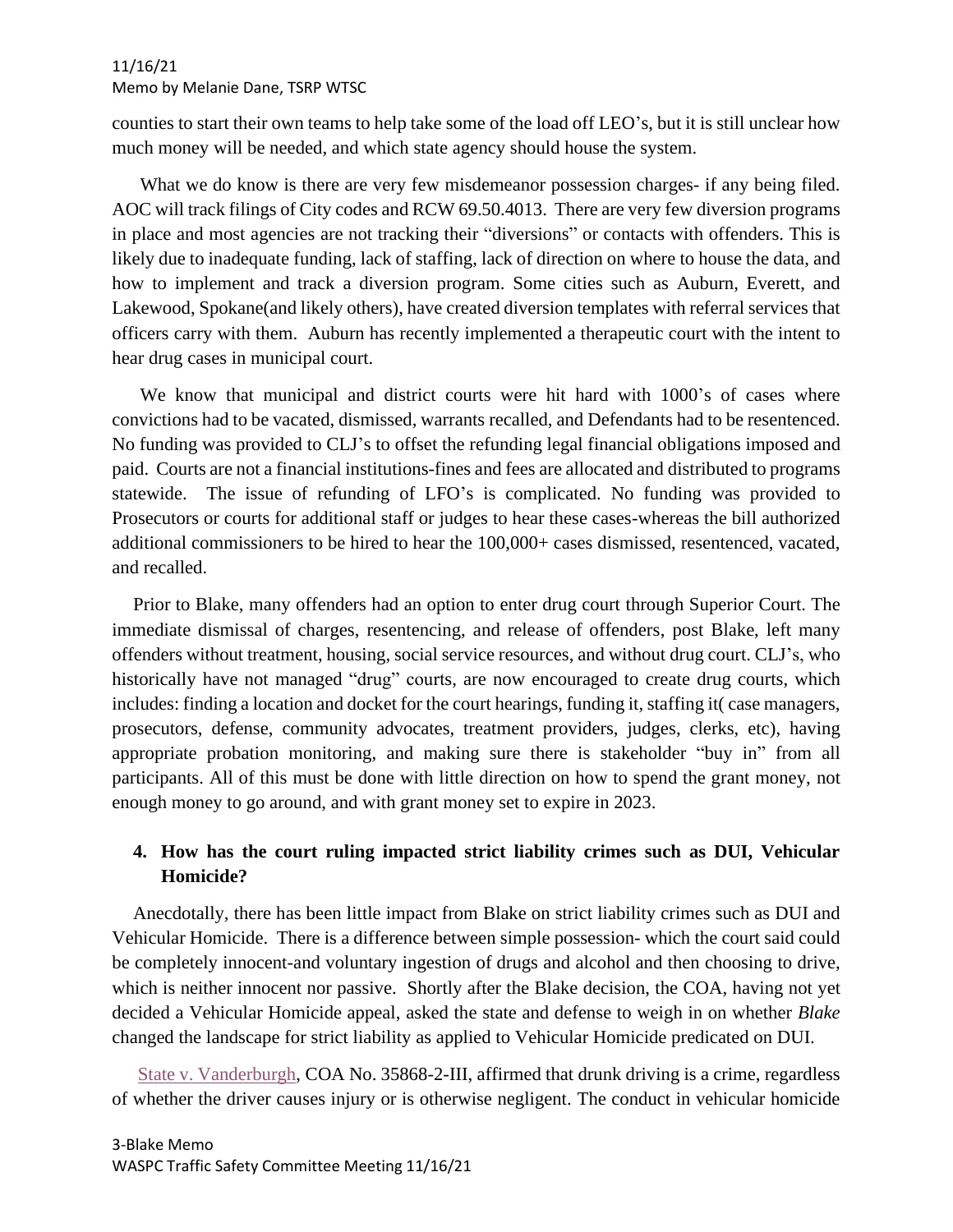by intoxication requires the choice to consume alcohol and drive, an unquestionably dangerous combination. While a defendant's driving could have been *flawless*, the law imposes absolute liability based on intoxication.

# 5. **How have Cities and Counties responded to Blake and SHB 5476?**

Some of this was addressed in Q3.

In reaching out to stakeholders, every local agency is doing something different. Whether agencies are moving forward with diversions, tracking, and or charging largely depends on agency funding and current city or county policies surrounding the bill and policies of charging defendants with possession of drugs. The lack of funding for LEO's and CLJ's, with a lack of direction on how to implement the directives in the bill, all while still managing covid, virtual courts, mandates, and illness, has likely frustrated the process. Very few cities/counties are tracking diversions, filing cases, or referring cases for charges. It is not believed that this is out of disinterest, but rather due to a:

- lack of clarity in the bill,
- lack of direction on how to implement a novel diversion program,
- lack of funding for LEO's, CLJ's, Prosecutors, and Defense for the implementation of diversion and therapeutic courts,
- lack of training,
- lack of community resources,
- lack of social services, and
- limited scope of the bill and whether it will last past 2023.

Due to the immediate impact the case had on Superior Court, much of the focus on the state has been on addressing the 100,000+ cases impacted by Blake. A workgroup for Superior Court has been addressing issues regarding dismissals and refunds of LFO's. Questions circulating include: how each county clerk handles the refund process, who holds the checks to be refunded, how to verify current addresses for persons refunds, creating a court "template" motion and order for defendants to file( which would include their current mailing address), where to publish that template for defendants, how and where to publish the process on how to obtain a refund from counties, and trying to hone in on the overall estimate of the cost of the refunds. As it stands, the Superior Court estimates roughly \$700 million dollars in refunds to defendants as a result of Blake, excluding LFO's paid to CLJ's. How this impacts the overall state budget and other agency budgets remains to be seen.

It is my understanding that stakeholders with AWC, DMCJA, AOC, WSAMA( Washington State Association of Municipal Attorneys), MRSC, various counties( possibly WASC), and LEO's have discussed the implications and its impact on Cities and Counties with regards to CLJ's. Because this is a new and novel program and because the number of diversions and charges are difficult to predict, the cost of diversion program, therapeutic courts, and LFO refunds across the